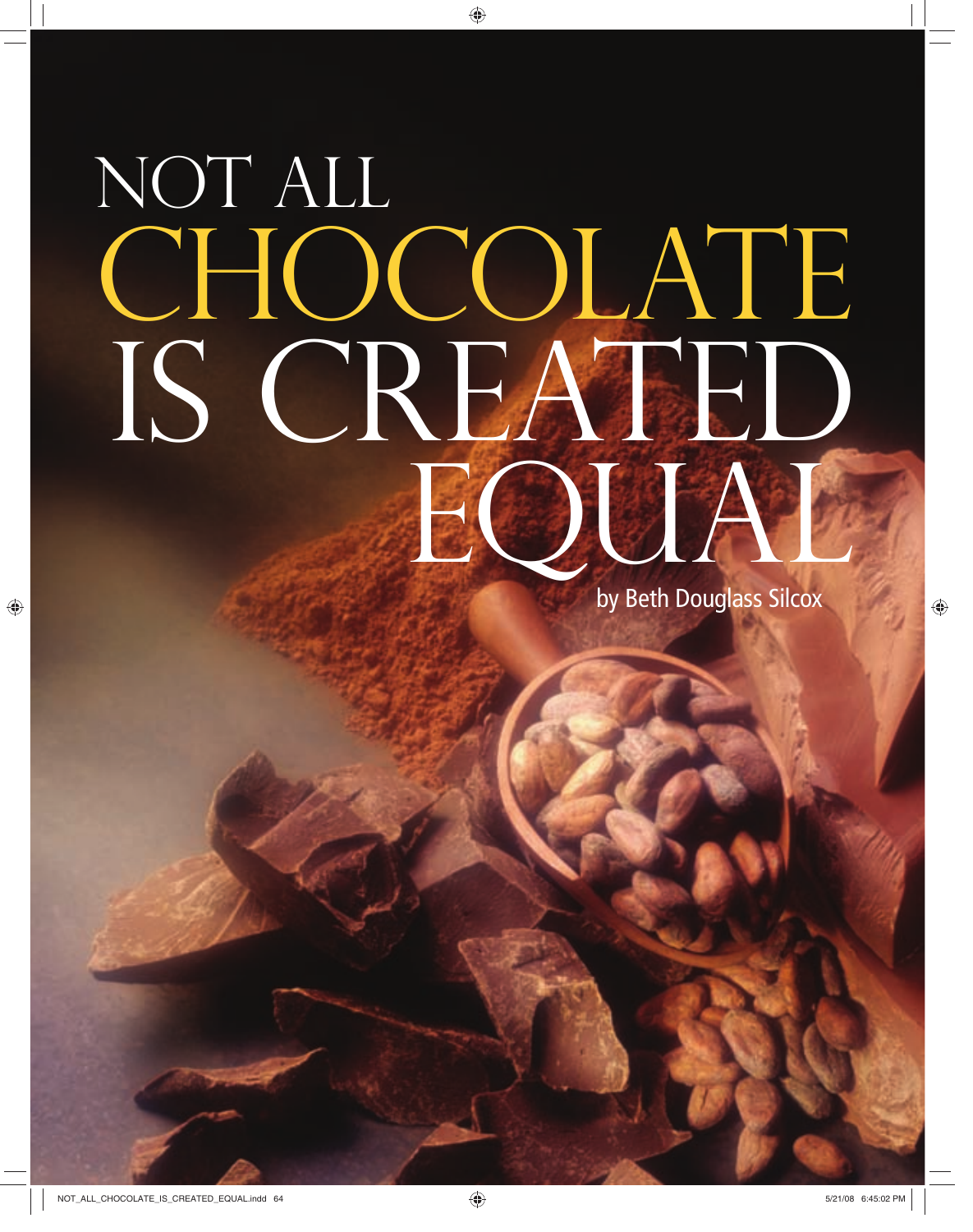nyone who has peeled open the golden wrapper of a chocolate bar, sipped a delicious and frothy cup of hot cocoa or dipped sponge cake and strawberries into a vat of dark-chocolate fondue clearly understands why humans developed a love affair with everything chocolate.

> Where would the Easter bunny be today without his chocolaty visage or crème-filled eggs? Young love might never be expressed without the traditional heart-shaped, chocolate sampler gifted on Valentine's Day. So enamored are Americans with chocolate, we each consume nearly 12 pounds of it annually. But few of us realize the intricacies involved with getting that fix of chocolate goodness.

"Life is like a box of chocolates—you never know what you're going to get," said Tom Hanks' character Forrest Gump in the 1994 Paramount movie of the same name. Gump's simplistic yet poignant analogy referred to the sugary surprise within each handdipped candy inside that sampler. But as any chocolate aficionado knows, the same holds true for the chocolate itself. Not all chocolate is created equal. myone who he<br>sipped a del<br>cake and<br>clearly ure<br>werythi<br>Whe<br>choco<br>never<br>choos<br>never<br>cho or<br>n<br>m<br>m<br>the 1994 Paramo<br>poignant analog

### **ANCIENT CHOCOLATE**

The ancient Maya discovered what we now call cacao beans within the fruit of the cacao tree thousands of years ago. They used the beans medicinally in a blended drink of fermented and roasted cocoa paste, water, chili peppers and cornmeal, among other ingredients. The bitter beverage was revered for its nourishing and restorative qualities. Highly valued and popular, cacao not only became a widely traded commodity for the Maya, but also a preferred method of payment for another Mesoamerican tribe, the Aztec. Eventually, the Aztec word, *xocolatl*—meaning bitter water—transformed into the European word *xocolate* and later into the modern English word *chocolate*.

When European explorers introduced cacao to the world at large in the 1500s, chocolate became a delicacy exclusive to European aristocracy. It didn't find a mainstream audience until mass-produced candies appeared in the 19th century. Since then, chocolate has been sweetened, spiced, melted, sprinkled, shaved, chopped and molded into almost every conceivable shape.

But by all accounts, today's chocolate bears little resemblance to the bitter health tonic the Maya drank. In an effort to minimize chocolate's bitter taste, chocolatiers added refined white sugar and milk fats. Later, hydrogenated oils were folded into chocolate's mix, as were the modern manufacturing processes of fermentation and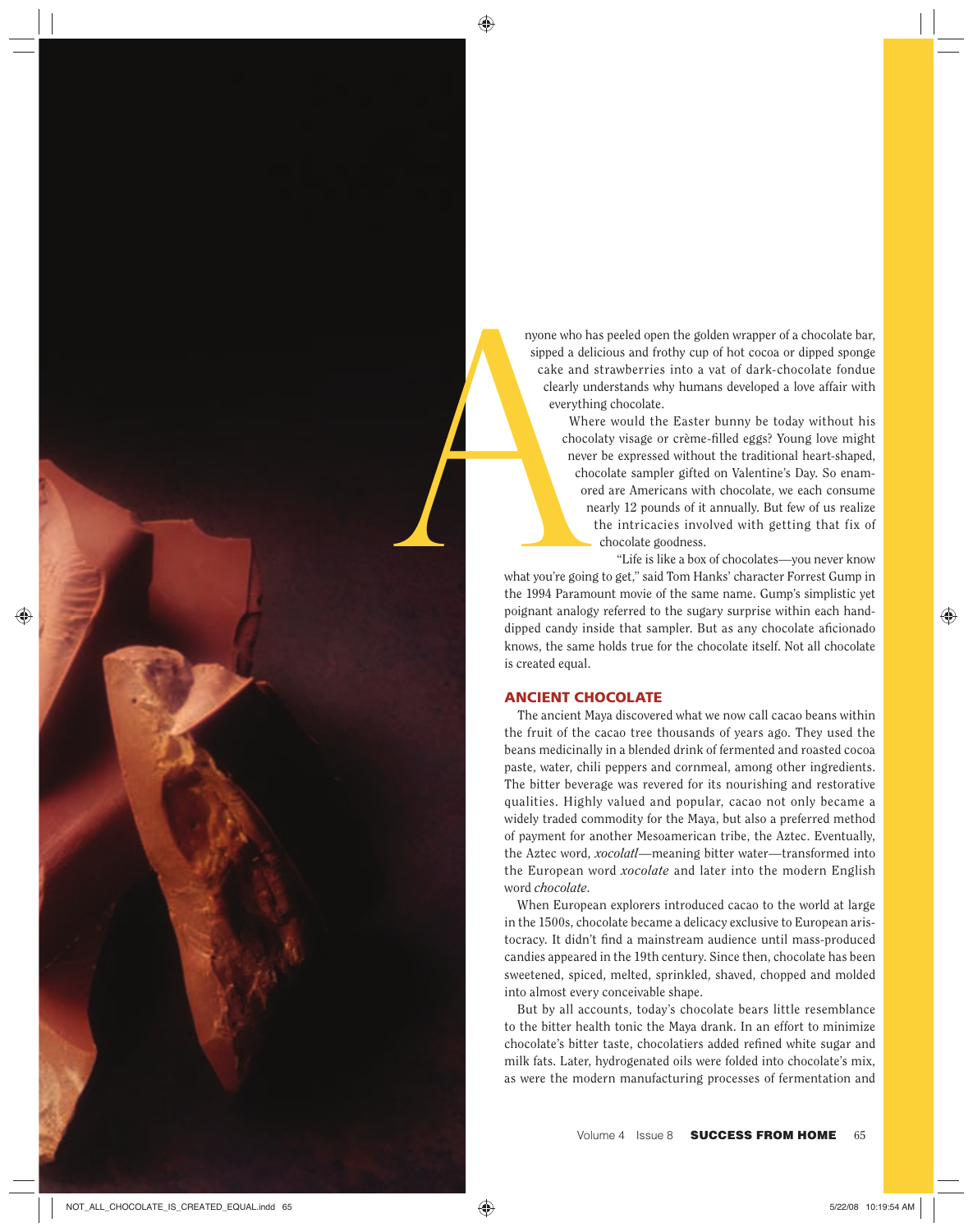

alkalization. "Modern chocolate manufacturers created a product that was more palatable but in the process were destroying what made it healthy," says Andrew Brooks, Founder and Executive Vice President of MXI Corp, which manufactures the Healthy Chocolate, Xoçai™.

#### **ANTIOXIDANT RICH**

Modern scientific studies prove what the ancient Maya knew thousands of years ago. Pure cacao powder is brimming with healthful potential. It is loaded with phytonutrients, which in turn makes cacao powder the highest-rated antioxidant food source—much



greater than red wine or green tea. Human beings benefit from beings benefit fron<br>antioxidants' ability to scavenge and rid our bodies of harmful free radiharmful free radi-<br>cals, which scientists believe advance disease and believe advance disease and<br>accelerate the aging process.

"The body can obtain antioxidants only from eating them in foods an foods or supplements," says Dr. Steve Warren, Foundation for Flavonoid Research president and nutritional expert. "However, many artificially produced supplements have not been shown to be effective, so it is important to obtain antioxidants from the foods we eat."

Antioxidants are measured using the oxygen radical absorbance capacity or ORAC scale. The United States Department of Agriculture (USDA) recommends adults ingest a minimum of between 3,000 and 5,000 ORAC units daily, but some estimates indicate fewer than 10 percent of Americans consume an adequate amount of antioxidants each day.

When it comes to choosing antioxidant-rich foods, Dr. Warren says, "Darker is better." Dark fruits like blueberries and açaí berries are loaded with antioxidants, as are green, leafy vegetables like spinach. It may come as no surprise then that dark chocolate delivers an antioxidant punch like few other foods. The Chocolate Manufacturers Association says dark chocolate contains eight times the number of polyphenol antioxidants found in strawberries.

More than two-thirds of polyphenol antioxidants are classified as flavonoids, which are also referred to as bioflavonoids or tannins. Flavonoids give vegetables, fruits, grains, leaves, flowers and bark their color and protect plants from disease, UV rays and predators. Numerous flavonoids exist, each providing health benefits to not only the plant from which it is derived, but also to the human who consumes it. Scientific studies show the potential of flavonoids to reduce inflammation, protect the body from cancer, reduce allergic reactions, lower blood pressure, improve cognitive function and boost the immune system.

## **LOCATION, LOCATION, LOCATION**

Cacao was first cultivated in South America, but today is primarily a West African crop. The harsh, West African environment of the Ivory Coast, according to MXI Corp, produces the highest ORAC value cacao available today. On average, a cacao tree's shiny leaves reach 20 feet to the sky. Some 6,000 pink flowers bloom, but just 30 of them bear the yellow or reddish-brown, football-shaped pod that contains cacao beans.

Resembling almonds, the purple or off-white cacao beans have a high fat content, so they are often used in medications, cosmetics